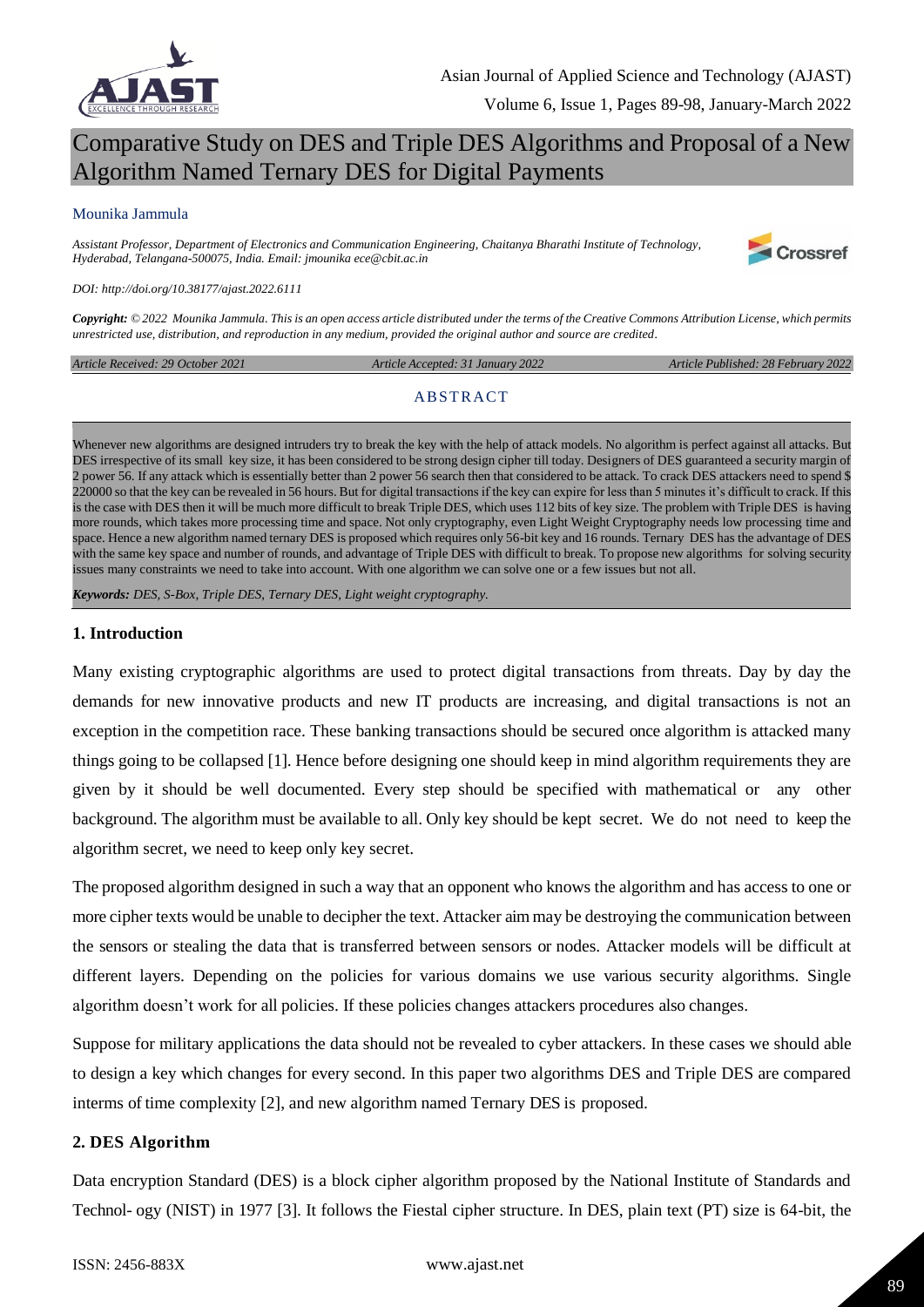

key size is 64-bit but sub key size is 48-bit, cipher text (CT) is 64-bit, the number of rounds required is 16 and each round requires one sub key which implies the total number of sub keys required is 16 [4].

#### *2.1. Encryption*

Fiestal structure consists, multiple rounds of processing plain text. In each round different key is used which is generated by using a key scheduling algorithm. In Fiestal structure if there are "n" rounds then the same number keys are generated.As shown in fig.1. in this type of structure Ln-1 and Rn-1 blocks are shuffled to produce Rn and Ln blocks respectively with function "f" and X-OR operation on Ln-1 block. Here L and R represent left and right side blocks with 32-bits each.

*(1) Initial Permutation (IP):* IP is the first step in DES algorithm which takes 64 bits plain text and modifies the bits shown in Table I.

*(2) Inverse of IP (IP<sup>−1</sup>):* It is the last step in DES algorithm and inverse of first step in DES shown in Table II.



**Fig.1.** Block Diagram of DES

#### **Table I**

| 58 | 50 | 42 | 34 | 26 | 18 | 10 |   |
|----|----|----|----|----|----|----|---|
| 60 | 52 | 44 | 36 | 28 | 20 | 12 |   |
| 62 | 54 | 46 | 38 | 30 | 22 | 14 | n |
| 64 | 56 | 48 | 40 | 32 | 24 | 16 |   |
| 57 | 49 | 41 | 33 | 25 | 17 |    |   |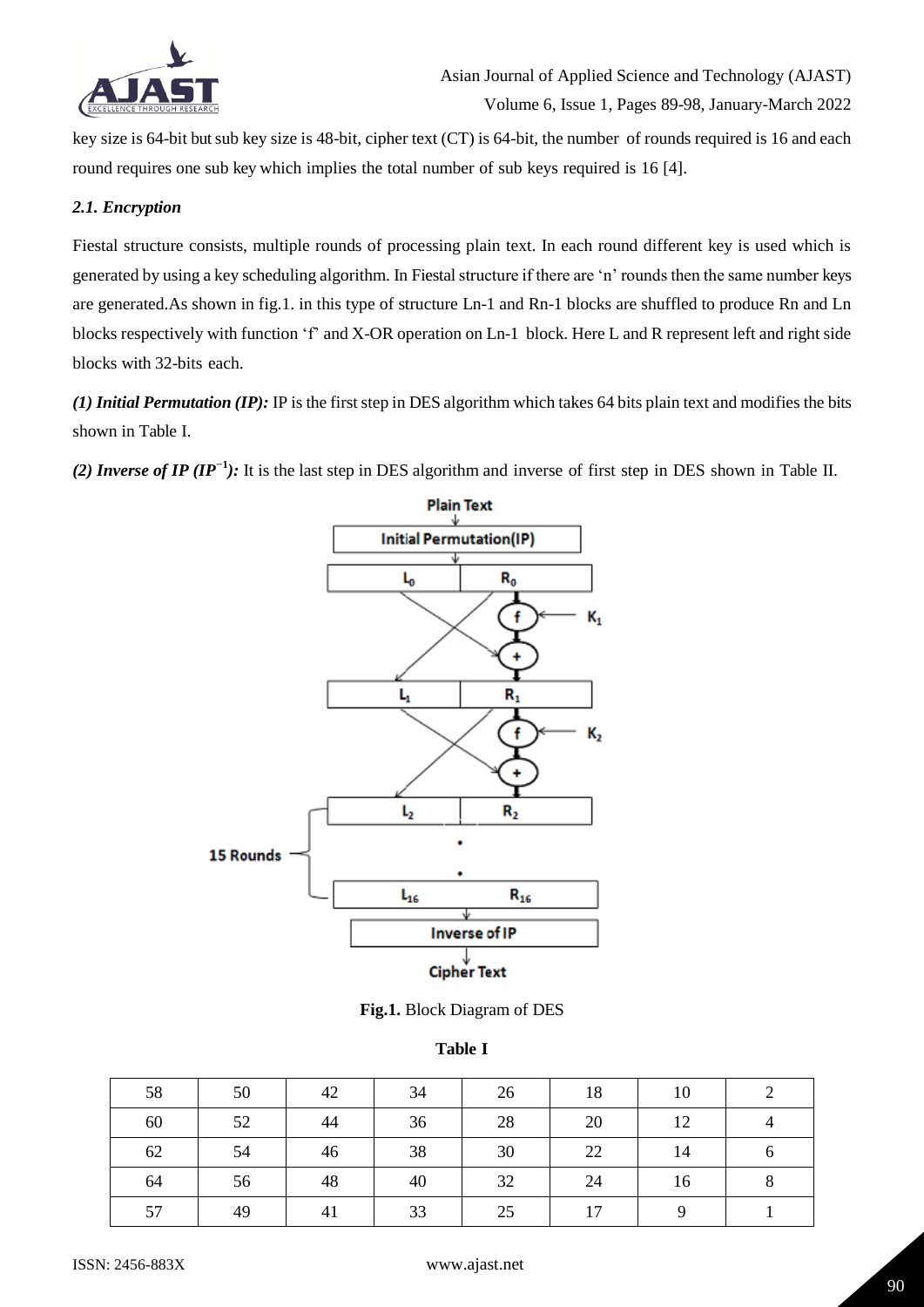

## Asian Journal of Applied Science and Technology (AJAST)

| 51 | 43 |    | 27 | 19  |  |
|----|----|----|----|-----|--|
| 53 | 45 | 37 |    | 21  |  |
| 55 | 47 | 39 | 31 | -23 |  |

**Table II**

| 40 | 8              | 48 | 16 | 56 | 24 | 64 | 32 |
|----|----------------|----|----|----|----|----|----|
| 39 | $\overline{7}$ | 47 | 15 | 55 | 23 | 63 | 31 |
| 38 | 6              | 46 | 14 | 54 | 22 | 62 | 30 |
| 37 | 5              | 45 | 13 | 53 | 21 | 61 | 29 |
| 36 | $\overline{4}$ | 44 | 12 | 52 | 20 | 60 | 28 |
| 35 | 3              | 43 | 11 | 51 | 19 | 59 | 27 |
| 34 | 2              | 42 | 10 | 50 | 18 | 58 | 26 |
| 33 |                | 41 | 9  | 49 | 17 | 57 | 25 |

Volume 6, Issue 1, Pages 89-98, January-March 2022

# *(3) DES 'f' Function:* Function "f" takes right hand side (RHS) bits and key as inputs and generates 32 bits after permutation (P) as shown in fig.2. Each of B is 8-bits and is given as input to S-Box.

*(a) Expansion permutation (E):* It is applied on incoming RHS bits to expand from 32 to 48 bits shown in table III.

(b) *Permutation Function (P):* It is the last step in DES "f" function generates 32 bit output shown in table IV.



Fig.2. Block Diagram of DES 'f' function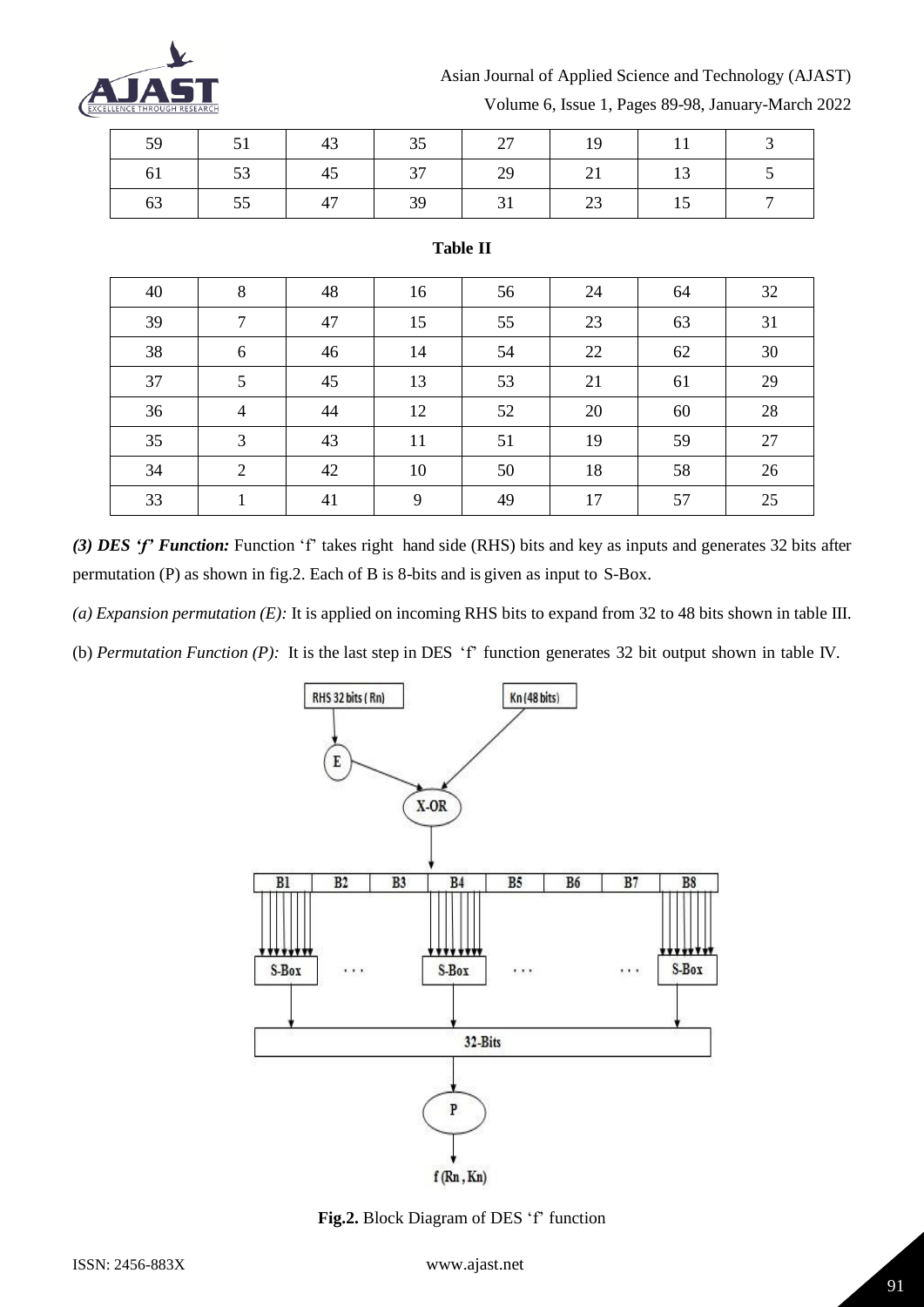

# Asian Journal of Applied Science and Technology (AJAST)

Volume 6, Issue 1, Pages 89-98, January-March 2022

**Table III**

| 32 | 13 | 14 | 15 | 16 | 17 |
|----|----|----|----|----|----|
| 16 | 17 | 18 | 19 | 20 | 21 |
| 20 | 21 | 22 | 23 | 24 | 25 |
| 24 | 25 | 26 | 27 | 28 | 29 |
| 28 | 29 | 30 | 31 | 32 |    |

#### **Table IV**

| 16 | $\overline{ }$ | 20 | 21 | 29 | 12 | 28 | 17 |
|----|----------------|----|----|----|----|----|----|
|    | 15             | 23 | 26 |    | 18 | 31 | 10 |
|    |                | 24 | 14 | 32 | 27 |    |    |
| 19 | 13             | 30 |    | 22 |    |    | 25 |

*(c) S-Box:* Security in DES algorithm depends primarily on S-Box. Each S-box takes 6 bit input and produces 4 bit output. All S-Boxes put together produces 32-bit output as shown in fig2. In the fig3  $X_0$  and  $X_5$  represents row number and  $X_1, X_2, X_3$  and  $X_4$  represents column number. There is no particular explanation how we get S-Boxes. If  $X_5 X_4 X_3 X_2 X_1 X_0 = (110011)_2$  then row number 3 and column number 9 is selected. If it is input to  $S_1$  box then according to table of  $S_1$ ,  $(1011)_2$  in binary will be produced at the output.



**Fig.3.** Block Diagram of SBox

| Table V |  |  | רס |
|---------|--|--|----|
|---------|--|--|----|

| 14             | $\overline{4}$ |   |                                                                 |                                 |   |                |                                       |  |                                                  |  | 0              | $\tau$         |
|----------------|----------------|---|-----------------------------------------------------------------|---------------------------------|---|----------------|---------------------------------------|--|--------------------------------------------------|--|----------------|----------------|
| $\overline{0}$ |                |   |                                                                 | $15$ 7 4 14                     |   |                | 2   13   1   10   6   12   11   9   5 |  |                                                  |  | $\mathfrak{Z}$ | 8              |
| $\overline{4}$ |                |   |                                                                 | $1 \mid 14 \mid 8 \mid 13 \mid$ |   |                | 6 2 11 15 12 9 7 3 10                 |  |                                                  |  | $5 \quad$      | $\overline{0}$ |
| 15             | 12             | 8 | $\begin{array}{ c c c c c } \hline 2 & 4 \\ \hline \end{array}$ |                                 | 9 | 7 <sup>1</sup> |                                       |  | $5 \mid 11 \mid 3 \mid 14 \mid 10 \mid 0 \mid 6$ |  |                | 13             |

### **Table VI - S<sup>2</sup>**

| 15             | $\begin{array}{c c} 1 & 1 \end{array}$ |                | 8 14 6                                                          | $-11$ |          | 3 4            | 9 <sup>1</sup> | 7 |                 |    |                      | 2   13   12   0 | $5 \mid$       | 10 |
|----------------|----------------------------------------|----------------|-----------------------------------------------------------------|-------|----------|----------------|----------------|---|-----------------|----|----------------------|-----------------|----------------|----|
| 3              |                                        | $\overline{4}$ | $\begin{array}{ c c c c c } \hline 7 & 15 \\\hline \end{array}$ |       |          |                | 2 8 14 12      |   | $0 \mid 1 \mid$ |    | $10 \quad 6 \quad 9$ |                 | -11            | 5  |
| $\overline{0}$ | $14$ 7 11 10 4 13 1                    |                |                                                                 |       |          |                | $5 \quad 8$    |   | 12              |    | $6 \mid 9$           | $\overline{3}$  | $\overline{2}$ | 15 |
| 13             | 8 <sup>1</sup>                         | 10             | $1 \mid 3 \mid 15 \mid$                                         |       | $4 \mid$ | $\overline{2}$ |                | 6 | 7 <sup>1</sup>  | 12 |                      |                 |                | 9  |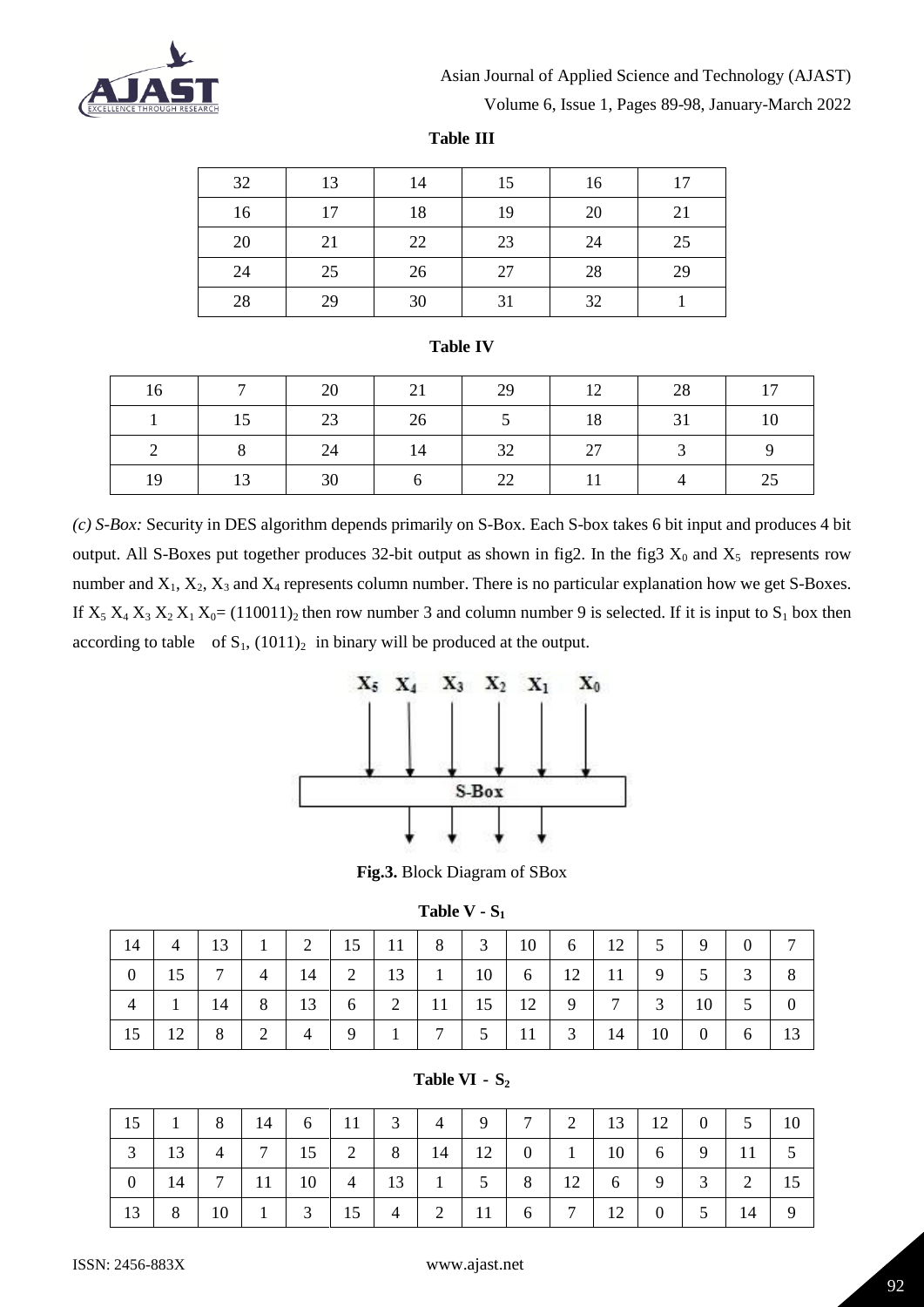

# Asian Journal of Applied Science and Technology (AJAST)

Volume 6, Issue 1, Pages 89-98, January-March 2022

**Table VII - S<sup>3</sup>**

| $-10$ $-$   |                                                                                              | $0 \mid 9 \mid 14 \mid$ |                     | 6 3 15 5 1 13 12 7 11 4        |  |  |                                                                              |  | 2   8 |   |
|-------------|----------------------------------------------------------------------------------------------|-------------------------|---------------------|--------------------------------|--|--|------------------------------------------------------------------------------|--|-------|---|
| $-13$   $-$ | $7\overline{ }$                                                                              |                         | $0 \quad 9 \quad 3$ |                                |  |  | $4 \mid 6 \mid 10 \mid 2 \mid 8 \mid 5 \mid 14 \mid 12 \mid 11 \mid 15 \mid$ |  |       |   |
| $-13$       | 6                                                                                            |                         |                     | 4 9 8 15 3 0 11 1 2 12 5 10 14 |  |  |                                                                              |  |       | 7 |
|             | $10 \mid 13 \mid 0 \mid 6 \mid 9 \mid 8 \mid 7 \mid 4 \mid 15 \mid 14 \mid 3 \mid 11 \mid 5$ |                         |                     |                                |  |  |                                                                              |  | 2     |   |

# **Table VIII - S<sup>4</sup>**

|                    |  |                                                              |  |   |  |  | 7   13   14   3   0   6   9   10   1   2   8   5   11   12   4 |                |                |
|--------------------|--|--------------------------------------------------------------|--|---|--|--|----------------------------------------------------------------|----------------|----------------|
|                    |  | $13 \mid 8 \mid 11 \mid 5 \mid 6 \mid 15 \mid 0 \mid 3 \mid$ |  |   |  |  | $4$   7   2   12   1   10   14                                 |                | - 9            |
|                    |  |                                                              |  |   |  |  | $2 \mid$                                                       | 8 <sup>1</sup> | $\overline{4}$ |
| $\vert$ 15 $\vert$ |  | $0 \mid 6 \mid 10 \mid 1 \mid 13 \mid 8$                     |  | 9 |  |  | $4 \mid 5 \mid 11 \mid 12 \mid 7 \mid$                         | 2              | 14             |

|                |        |    |                |                |    |                |    | $\sim$ |          |    |    |              |                |          |    |
|----------------|--------|----|----------------|----------------|----|----------------|----|--------|----------|----|----|--------------|----------------|----------|----|
| 2              | 12     | 4  |                | ⇁              | 10 | 11             | 6  | 8      | 5        | 3  | 15 | 13           | $\overline{0}$ | 14       | 9  |
| 14             |        | ∍  | 12             | $\overline{4}$ | ⇁  | 13             |    | 5      | $\theta$ | 15 | 10 | 3            | 9              | 8        | O  |
| $\overline{4}$ | $\sim$ |    | 11             | 10             | 13 | $\mathbf{r}$   | 8  | 15     | 9        | 12 | 5  | <sub>0</sub> | 3              | $\theta$ | 14 |
| 11             | 8      | 12 | $\overline{ }$ |                | 14 | $\overline{2}$ | 13 | 6      | 15       | 0  | 9  | 10           | 4              |          | ⌒  |

### **Table IX**  $\cdot$  **S** $\cdot$

#### **Table X - S<sup>6</sup>**

| $12$ 1 10 15 9 2 6 8 0 13 3 4 14 7 5 11                               |       |  |  |  |  |  |  |  |
|-----------------------------------------------------------------------|-------|--|--|--|--|--|--|--|
| $10$   15   4   2   7   12   9   5   6   1   13   14   0   11   3   8 |       |  |  |  |  |  |  |  |
|                                                                       |       |  |  |  |  |  |  |  |
|                                                                       | $3-1$ |  |  |  |  |  |  |  |

*(4) Key Scheduling Algorithm:* Normally key is 64-bits but in the generation multiples of 8, bits are not included. These multiples of 8 bits represents parity check bits for error detection hence they can be avoided.

## **Table XI - S<sup>7</sup>**

| $\overline{4}$ | $\vert$ 11 $\vert$ |    |   | 2   14   15   0   8   13   3   12                                                           |          |    |                |   |          |   | 9 7 5     | 10                    | $6 \quad 1$    |    |
|----------------|--------------------|----|---|---------------------------------------------------------------------------------------------|----------|----|----------------|---|----------|---|-----------|-----------------------|----------------|----|
|                |                    |    |   | $13 \mid 0 \mid 11 \mid 7 \mid 4$                                                           |          |    |                |   |          |   |           | 9 1 10 14 3 5 12 2 15 | 8 <sup>1</sup> | 6  |
|                | $\overline{4}$     |    |   | $11 \mid 13 \mid 12 \mid 3 \mid 7 \mid 14 \mid 10 \mid 15 \mid 6 \mid 8 \mid 0 \mid 5 \mid$ |          |    |                |   |          |   |           |                       | 9              | 2  |
| 6              |                    | 13 | 8 | $\mathbf{1}$                                                                                | $4 \mid$ | 10 | 7 <sup>7</sup> | 9 | $5 \mid$ | 0 | $15 \t14$ | $\overline{2}$        | $\mathfrak{Z}$ | 12 |

#### **Table XII - S<sup>8</sup>**

| 13            | $2 \mid$     |    | 8 4 6 15 11 1 10 9 3 14 5 0                        |  |                                                 |  |                   |                | <sup>12</sup> |   |
|---------------|--------------|----|----------------------------------------------------|--|-------------------------------------------------|--|-------------------|----------------|---------------|---|
|               |              |    | 15   13   8   10   3   7   4                       |  | $12$   $5$   $6$   $11$   $0$   $14$            |  |                   |                | 9             | 2 |
| $\mathcal{L}$ | 11           |    | $4   1   9   12   14   2   0   6   10   13   15  $ |  |                                                 |  |                   | $\overline{3}$ | $5 \quad 8$   |   |
|               | $\mathbf{1}$ | 14 | $7 \quad 4$                                        |  | $10 \mid 8 \mid 13 \mid 15 \mid 12 \mid 9 \mid$ |  | $0 \mid 3 \mid 5$ |                | 6             |   |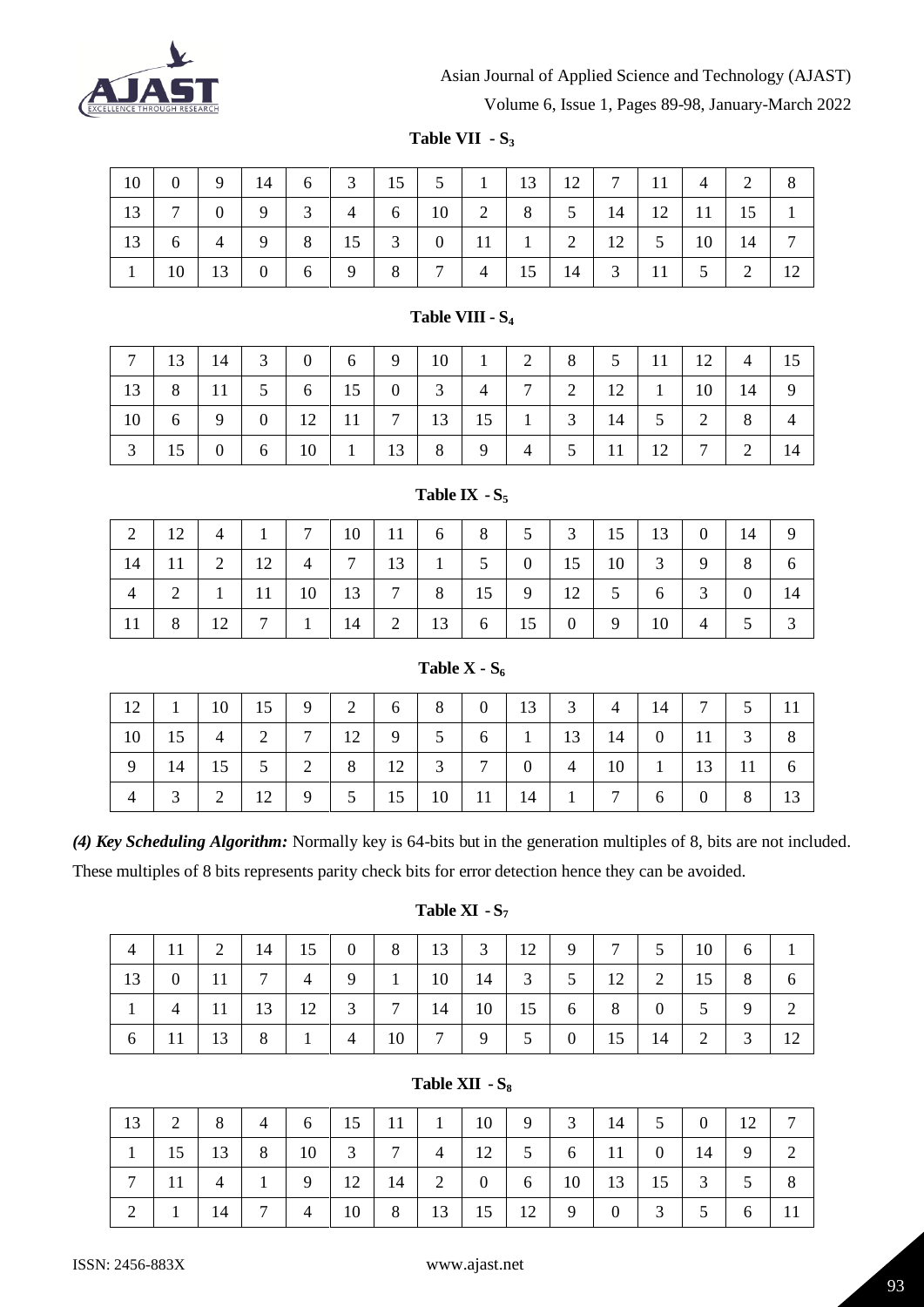

Volume 6, Issue 1, Pages 89-98, January-March 2022

On remaining 56 bits following operations as shown in block diagram are performed which produces 48 bits at the output. Here in 1, 2, 9 and 16 rounds, left circular shift must be by only one bit and in other rounds shift must be by two bits.

#### *2.2. Decryption*

In decryption reverse process of encryption is performed.

$$
L_n = R_{n-1} \tag{1}
$$

*R*<sup>*n*</sup> = *f*(*R*<sub>*n*−1</sub>*, K*<sub>*n*</sub>) ⊕ *L*<sub>*n*−1</sub> (2)

Hence, in decryption it becomes,

| $R_{n-1} = L_n$                       | (3) |
|---------------------------------------|-----|
| $L_{n-1} = R_n \bigoplus f(L_n, K_n)$ | (4) |

In decryption process no need to perform f -1 operation. This is the beauty of Fiestal structure and its reduced burden on computational complexity.

#### *2.3. Problems with DES*

(i) Not well documented.

(ii) The values in S-box not mentioned properly.

(iii) Key size of DES is just 56-bits. Hence easily traced by generic attacks.

In laboratories we can break the DES less than a day by using large number of parallel computations using brute force attack. With one machine it is very difficult to break the key and we cannot do exhaustive search with single machine. Breaking the key takes many years. But if it takes one sec for encryption and decryption process, with  $2^{32}$ processors we can break the key in 3 days.

Time complexity  $= 2^{56}$  X time required for DES encryption and decryption

But irrespective all these DES is very strong and good design of having security of 2 power 56 key searches.

## **3. Triple DES**



**Fig.4.** KEY Scheduling Algorithm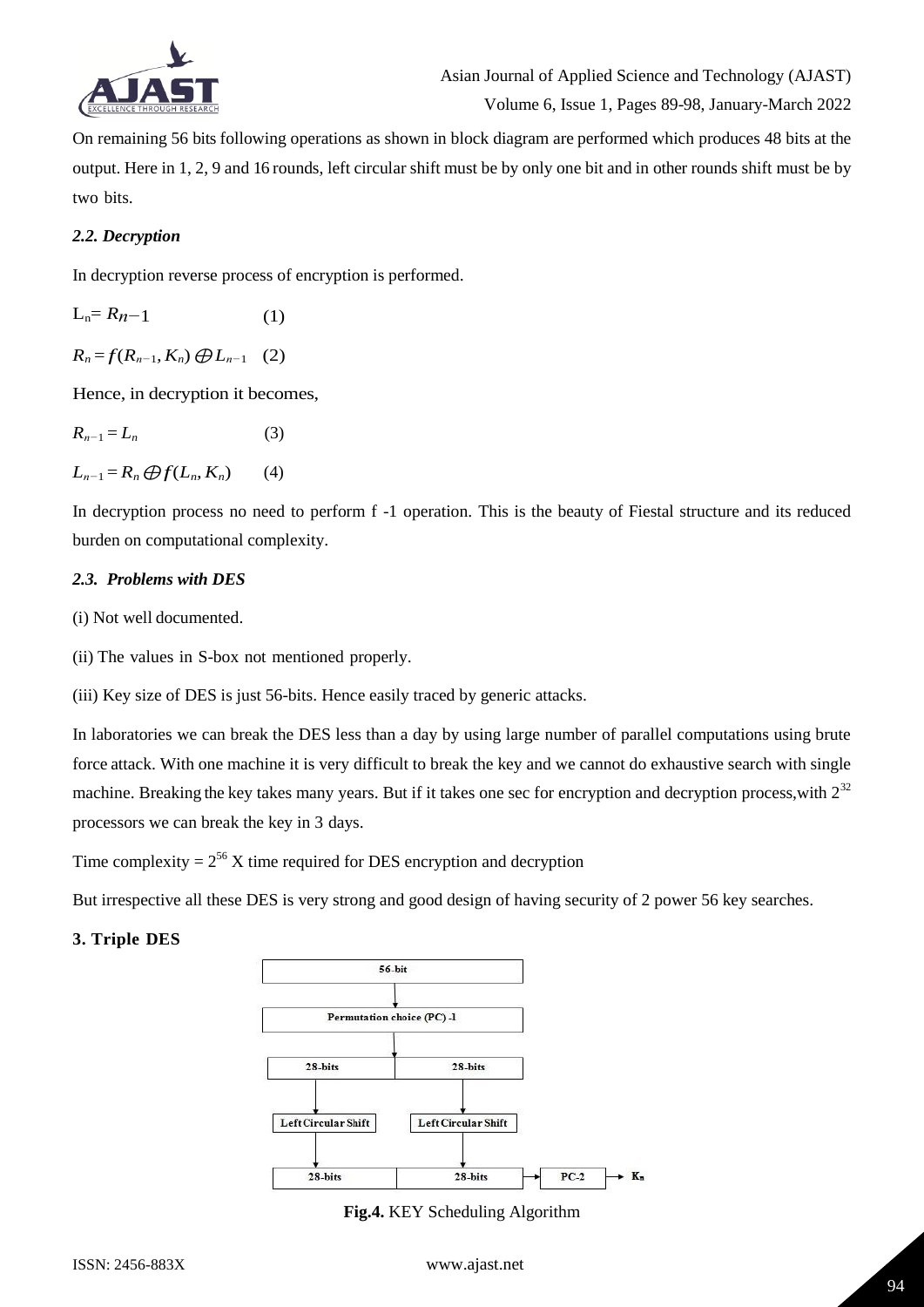

DES has broken because of its small key size. Replacement of DES is new block cipher named as triple DES [5]. In this triple DES key size can be 112 bits or 192 bits. If we use 112 bits the first key used for encryption is repeated otherwise not [6].

*(1) Encryption:* In this we use DES 3 times, Encryption – Decryption – Encryption. Hence the numbers of rounds in triple DES are 48. Plain text(X) is 64 bits, Key size is 112 bits and cipher text (Y) is 64 bits. Here k1 and K2 shown in Fig.5 are of 56 bits [7].

## $Y = EnK1(Dek2(Enk1(X)))$  (5)



**Fig.5.** Block diagram of Triple DES encryption

*(2) Decryption:* As DES is already broken it"s easy to mount attacks on triple DES with same kind of attack model on DES but with more time to crack. Decryption process is shown in Fig.6, having decryption - encryption decryption processes, exactly reverse of encryption.

## *X* = *Dek*1(*Enk*2(*Dek*3(*Y* ))) (6)

Time complexity =  $2^{112}$  X time required for DES encryption and decryption=5.19 x 10<sup>33</sup>



**Fig.6.** Block diagram of Triple DES decryption

## **4. Ternary DES**

In ternary DES plain text, key and cipher text is of same size as that of DES but there is a change in S-Box size [8]. S-box size going to be 9 X 81. The values in S-Box range from 0 to 81. Hence we can encrypt more number of symbols [9].

Time complexity =  $3^{56}$  X time required for DES encryption and decryption= 5.23 x 10<sup>26</sup>

Here to crack algorithm it needs a more large number of parallel computations using brute force attack. Hence we can use these algorithms, having key space and number of rounds same as DES and time complexity same as Triple DES.

## **5. Experimental Results**

DES was initially considered a very strong private encryp- tion algorithm, resistant to all known cryptographic attacks at that time it was invented but the key size used to encrypt information is a flaw of the algorithm. Increasing the data structure size and the key length are two recommended measures that ensure the strength of the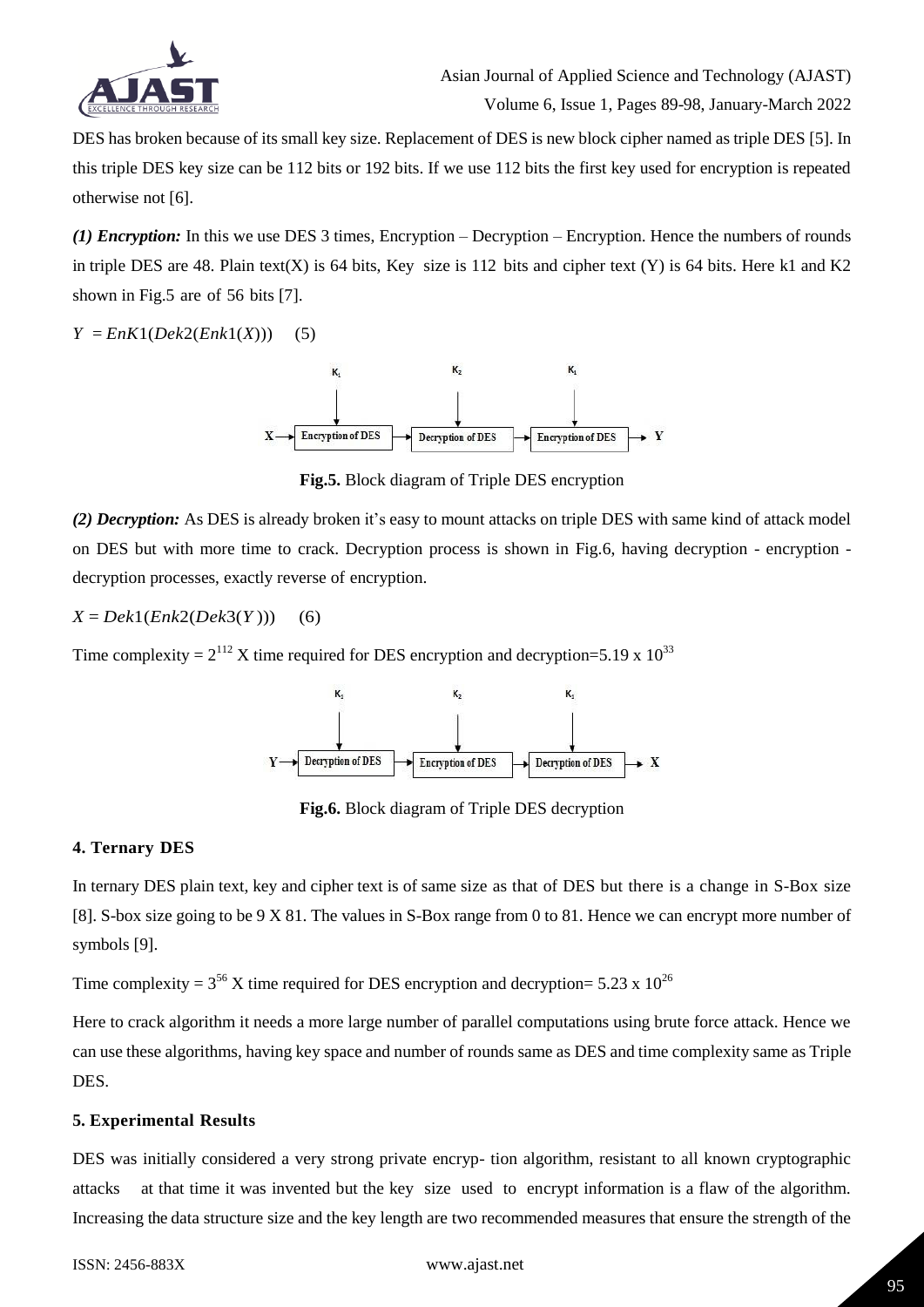

encryption algorithm. The running-time is a constraint imposed to the design of the algorithm that restricts its applicability at a moment. During simulation we have consider different size of data blocks ranging from 20 kb to 200 kb. After successful execution, plain text generated, encrypted and decrypted. Results are obtained from simulation environment using different loads. In this paper, the popular secret key algorithms including DES and 3DES were implemented and their performance was compared by encrypting input files of varying contents and sizes, and even AES (Advanced Encryption Standard) also compared. The algorithms were implemented in a uniform language SAGE to compare their performance. DES, Triple DES and Ternary DES are compared in time complexity.

| <b>Alogorithm</b>  | <b>Key length (Bits)</b> | Number of<br><b>Rounds</b> |  |  |
|--------------------|--------------------------|----------------------------|--|--|
| <b>DES</b>         | 56                       | 16                         |  |  |
| <b>Triple DES</b>  | 112                      | 48                         |  |  |
| <b>Triple DES</b>  | 168                      | 48                         |  |  |
| <b>AES</b>         | 128                      | 10                         |  |  |
| <b>AES</b>         | 192                      | 12                         |  |  |
| <b>AES</b>         | 256                      | 14                         |  |  |
| <b>Ternary DES</b> | 56                       | 10                         |  |  |

**Table XIII -** Relationship between Key Length and Number of Rounds in AES

**Table XIV -** Comparative Study In Terms Of Time To Evalute Algorithm

| <b>Input Size (kb)</b> | <b>DES</b> | <b>Triple DES</b> | <b>AES</b> |
|------------------------|------------|-------------------|------------|
| 20                     | 2          |                   |            |
| 50                     | 5          | 17                | 8          |
| 100                    | 2          |                   |            |
| 20                     | 12         | 35                | 21         |
| 150                    | 20         | 60                | 30         |
| 200                    | 25         | 74                | 38         |

**Table XV -** Time Complexity

|                                                                        | <b>DES</b> | <b>Triple</b><br><b>DES</b> | <b>AES</b> |
|------------------------------------------------------------------------|------------|-----------------------------|------------|
| Time complexity (X time required for DES encryption<br>and decryption) | 256        | 2112                        | 356        |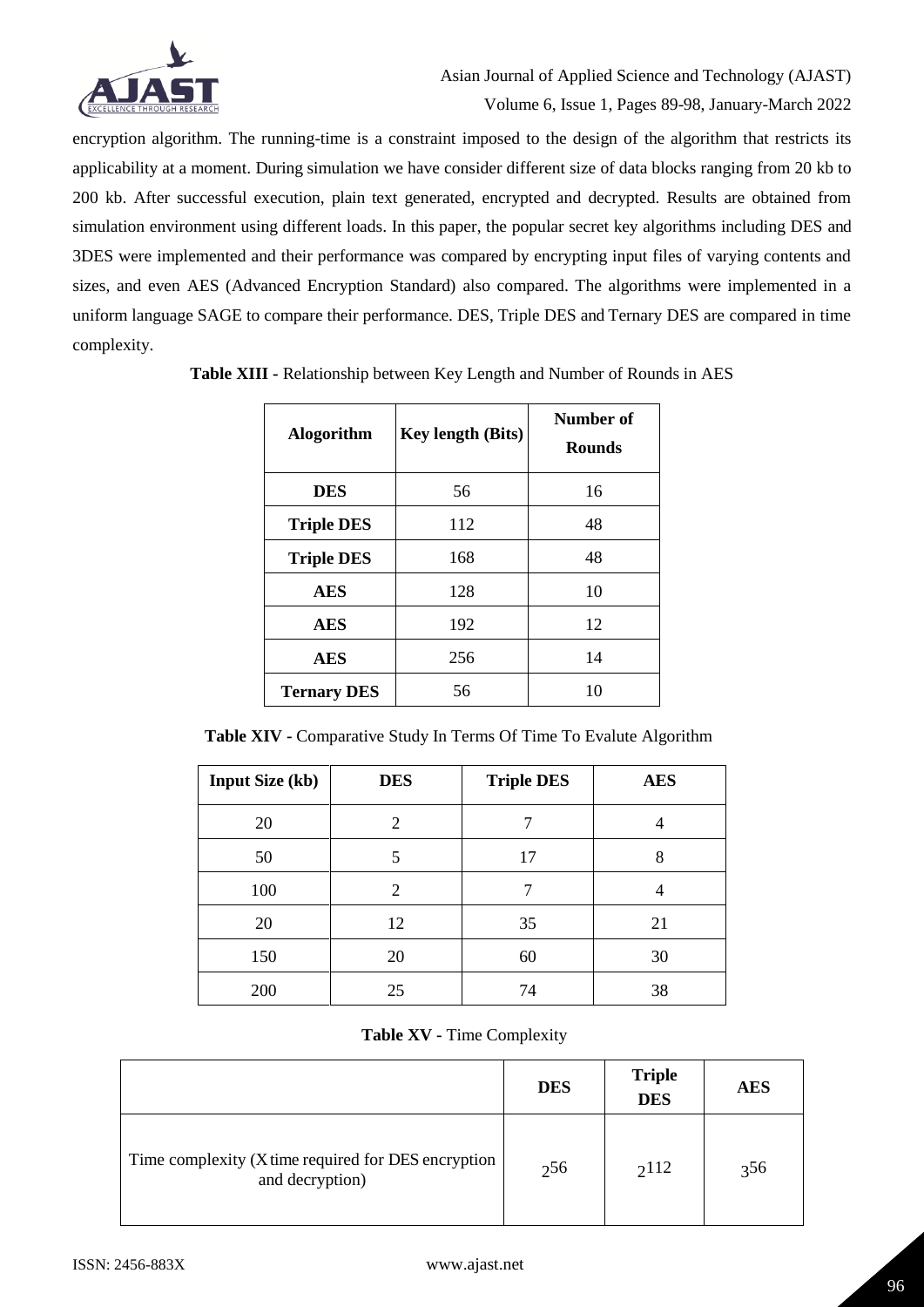

*This research did not receive any grant from funding agencies in the public, commercial, or not-for-profit sectors.*

#### **6. Conclusion and Future Scope**

As day by day technology improves cash transactions be- coming more digitalized. To secure these digital transactions cryptographic algorithms are used. In our paper we proposed Triple DES based security technique which shows better result in level of security with respect to the other popular most frequently used algorithms. Although Triple DES is slower than DES in encryption time but according to security level Triple DES is billion times stronger than DES.

In future we will try to implement a new techniques using Ternary logic with high level of security as well as optimizing computational power. The proposed Ternary DES can be implemented in full fledge by defining S-Boxes and other operations involved in DES.

| <b>Declarations</b>                                                                           |
|-----------------------------------------------------------------------------------------------|
| <b>Source of Funding</b>                                                                      |
| This research did not receive any grant from funding agencies in the public, commercial, or n |
| <b>Competing Interests Statement</b>                                                          |
| The author declares no competing financial, professional and personal interests.              |
| <b>Consent for publication</b>                                                                |
| Author declares that she consented for the publication of this research work.                 |
|                                                                                               |

## **References**

[1] S. Mitra, B. Jana and J. Poray, "Implementation of a Novel Se- curity Technique Using Triple DES in Cashless Transaction," 2017 International Conference on Computer, Electrical and Communication Engineering (ICCECE), Kolkata, 2017, pp. 1-6.

[2] K. Ali, F. Akhtar, S. A. Memon, A. Shakeel, A. Ali and A. Raheem, "Performance of Cryptographic Algorithms based on Time Complexity," 2020 3rd International Conference on Computing, Mathematics and Engineering Technologies (iCoMET), Sukkur, Pakistan, 2020, pp. 1-5.

[3] X. Xu and N. Tian, "The Search and Improvement of DES Algorithm for Data Transmission Security in SCADA," 2019 International Con- ference on Intelligent Computing, Automation and Systems (ICICAS), Chongqing, China, 2019, pp. 275-279.

[4] N. Su, Y. Zhang and M. Li, "Research on Data Encryption Standard Based on AES Algorithm in Internet of Things Environment," 2019 IEEE 3rd Information Technology, Networking, Electronic and Automation Control Conference (ITNEC), Chengdu, China, 2019, pp. 2071- 2075, doi: 10.1109/ITNEC.2019.8729488.

[5] R. Pich, S. Chivapreecha and J. Prabnasak, "A single, triple chaotic cryptography using chaos in digital filter and its own comparison to DES and triple DES," 2018 International Workshop on Advanced Image Technology (IWAIT), Chiang Mai, 2018, pp. 1-4.